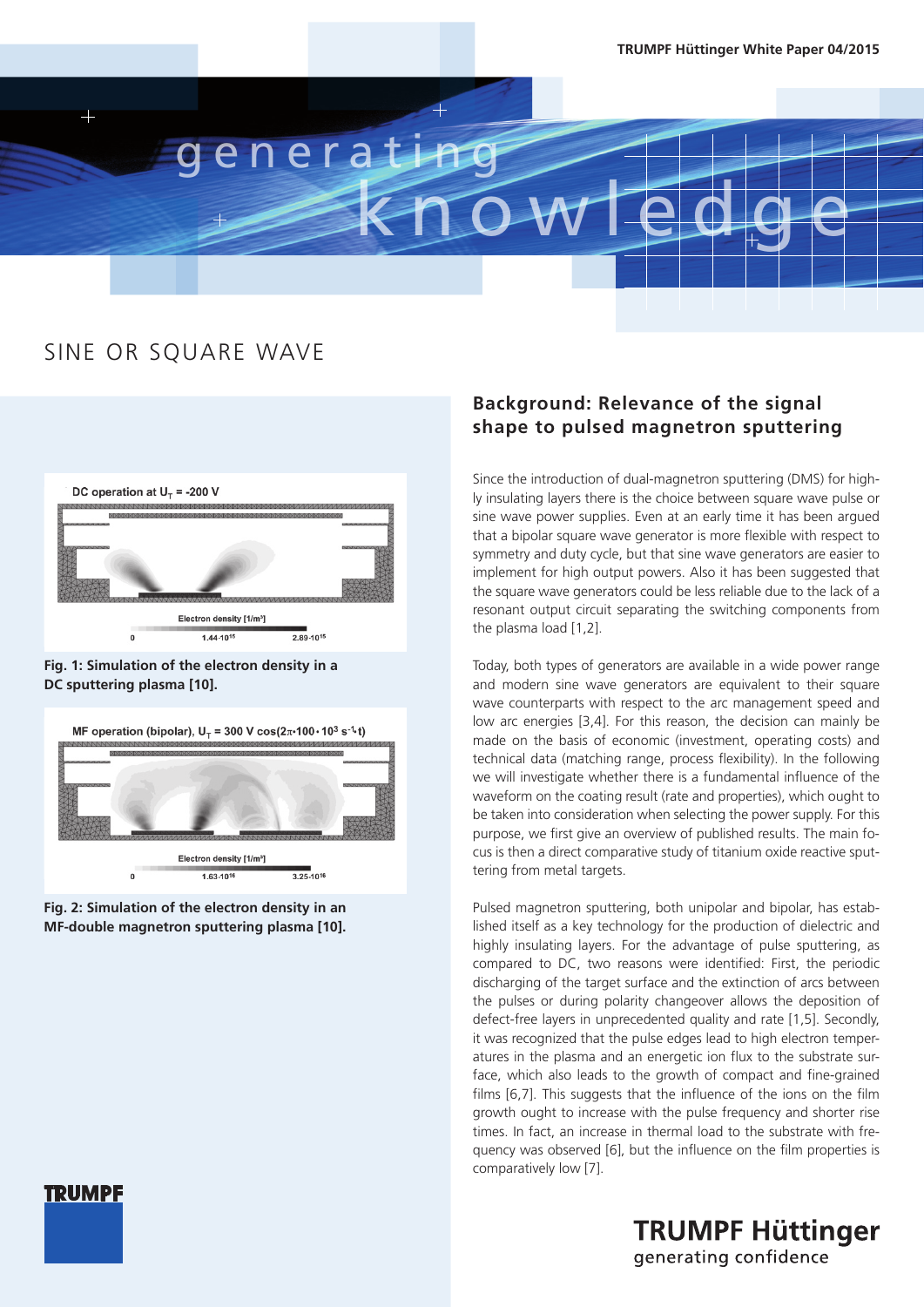

**Fig. 3: Example of current, voltage and instantaneous power with a sine wave generator (40kW, 524V, 96A).**



**Fig. 4: Example of current, voltage and instantaneous power with a square wave generator; target and process conditions as in Figure 3 (40kW, 490V, 100A).**





A fundamental difference between unipolar pulsed sputtering and dual magnetron sputtering (DMS) is the use of a magnetron as the anode. Apart from the fact that the anode then is not covered by an insulating layer due to the alternating sputtering from the two targets, it is also magnetically shielded so that electrons can reach there only along the field lines<sup>1</sup>. Consequently, in DMS, the plasma density in front of the substrate and thus the ion flux is higher than with a non-magnetic anode, the ion current density and ion energy being mainly determined by the field strength of the magnetron [8]. With DMS significantly harder layers have been achieved as compared to unipolar pulsed sputtering [9]. This shielding effect is also impressively illustrated by simulations, shown in Figure 1 and 2 [10]. When DC sputtering, the electrons are concentrated above the race tracks of the cathode. In DMS the current path is perpendicular to the anode (right magnetron), through which the plasma is pushed towards the substrate.

Sometimes it is argued that a square wave generator is the best choice for reactive sputtering, as it will deliver voltage, current and power at approximately 100% duty cycle during each half-wave. Ideal waveforms are seen with a resistive load, however, in a real magnetron installation, the waveforms may be significantly distorted as shown in the examples of Figure 3 for a sine wave generator and in Figure 4 for a bipolar square wave. Thus there is no "quasi DC".

#### **Background: Current state of knowledge regarding the effect of signal shape on the coating process**

There are only few publications on the influence of the power waveform on the coating result. In [11] the authors compare planar and rotary targets powered with sine and bipolar pulsed supplies. The conclusion is for reactively sputtered TiO2 that the influence of the power supply type on layer properties is small, whereas the target type is more relevant. A comparison of square and sine wave for sputtering ITO from an In(Sn) target is presented in [12]. ITO is a particularly sensitive layer system with respect to the plasma parameters, since both the light absorption and electrical conductivity are very sensitive to the conditions during deposition. The waveform resulted in some differences in electron temperature and density near the substrate, but the film properties (optical absorption, el. resistivity) and the structure (X-ray diffraction) did not depend significantly on the exciting wave form, as long as the same electron density near the substrate was selected. In a comparison of HfO2, sputtered with a bipolar pulser and MF sinus, the latter showed a slightly higher refractive index [13].

1) The earth's magnetic field has a similar shielding effect, so that charged particles penetrate only at the poles into the atmosphere and cause the aurora.

> **TRUMPF Hüttinger** generating confidence

## **TRUMPF**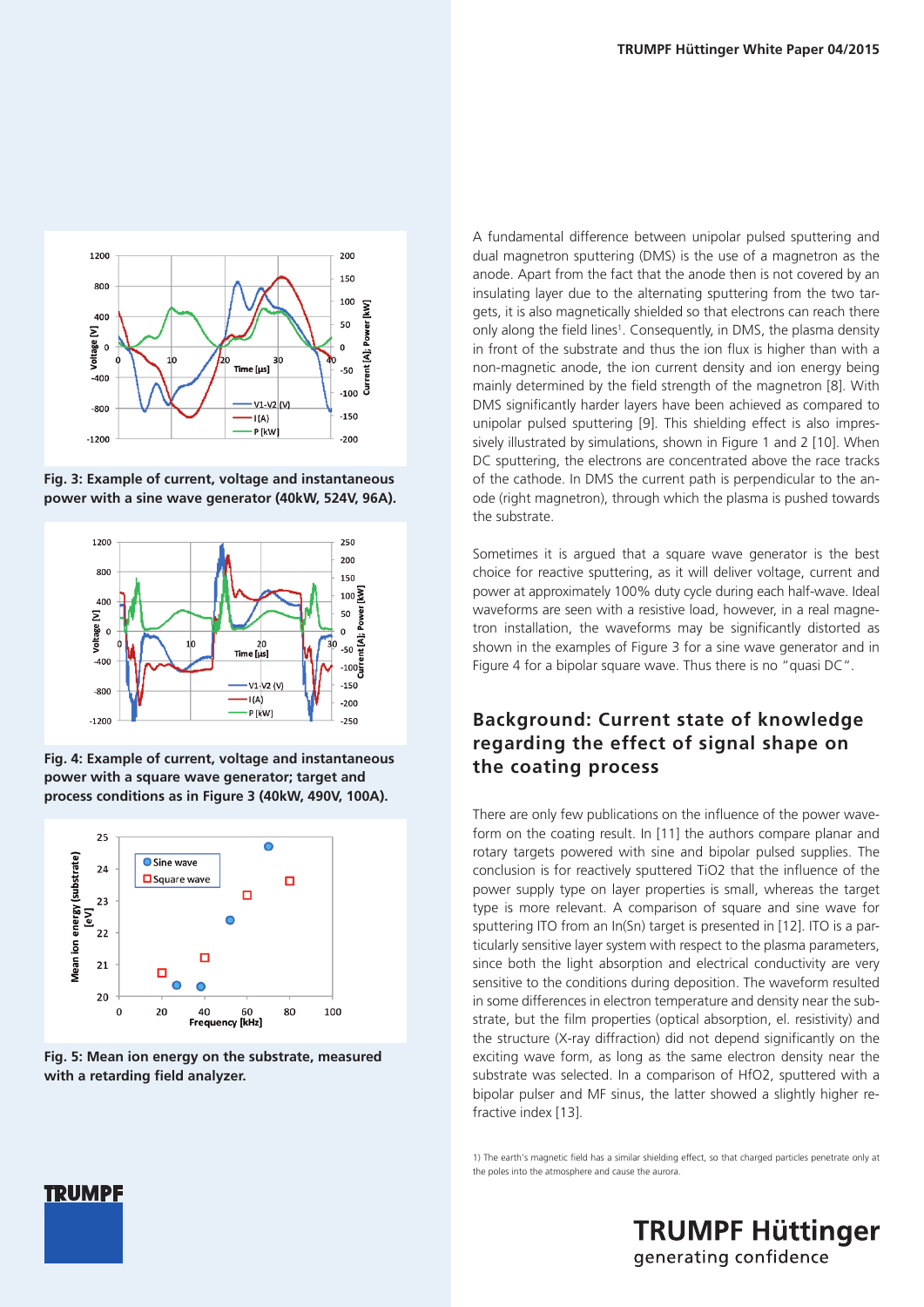

**Fig. 6: Comparison of deposition rate as a function of frequency for sine and square wave excitation of the DMS sputtering plasma** 



**Fig. 7: Values of the refractive index at 550 nm wavelength for the layers in Figure 6.**



**Fig. 8: Dynamic deposition rate and refractive index for the square wave generator as a function of delay time.**

#### **Case Study:**  Comparison sine vs. square wave for TiO<sub>2</sub>

In order to obtain a clearer picture of the possible influence of the waveform, a comparative study on reactive sputtering of TiO<sub>2</sub> from planar metallic targets was carried out. It was conducted on the Leybold A700V in-line sputtering system of the Fraunhofer IST in Braunschweig. The MF power was kept constant at 10 kW with 750 mm target length. For electrical process characterization, currents and voltages were recorded at the cathodes and the ion flux in the substrate plane was measured with a retarding field analyzer. Films were deposited and characterized optically by transmission and reflection measurements and on selected samples by ellipsometry as well as structurally by X-ray diffraction.

Figure 5 shows the average ion energy for both generators to increases with frequency. This is consistent with previously reported finding that high-energy ions are generated at each polarity change, so that their share in the total flux is higher at high frequencies. Both generators behave similarly in this respect.

The (dynamic) deposition rates are compared in Figure 6. The influence of the frequency on the rate is low, as it was already reported [1,14]. The square wave generator shows a slightly higher deposition rate. The refractive index or optical density shows the opposite trend. As Figure 7 shows, here the values for the sine wave generator are slightly higher. In optical coatings, the target is often the so-called optical thickness, the product of refractive index with thickness n\*thk. Taking into account that under practical conditions several factors in a coating process can affect the refractive index and rate, the differences shown here are not really significant.

With the square wave generator, some control of the output shape is available. By setting a delay time in the "Bipulse" or "Trapezoidal" modes, the changeover between positive and negative half waves may be delayed; the signal shape thus becomes more similar to a sine wave. As Figure 8 shows, the coating result is then also altered: The refractive index increases with increasing delay time and the rate decreases, so that the values approach those of the sine wave power supply. Zero delay time corresponds to the regular square wave operation here.

Examination of the samples by X-ray diffraction showed the differences in refractive index observed here to be determined by the ratio of rutile to anatase. The rutile content is about 63% for samples with a refractive index of 2.58 and at about 70% for samples with n of 2.64.



**TRUMPF Hüttinger** generating confidence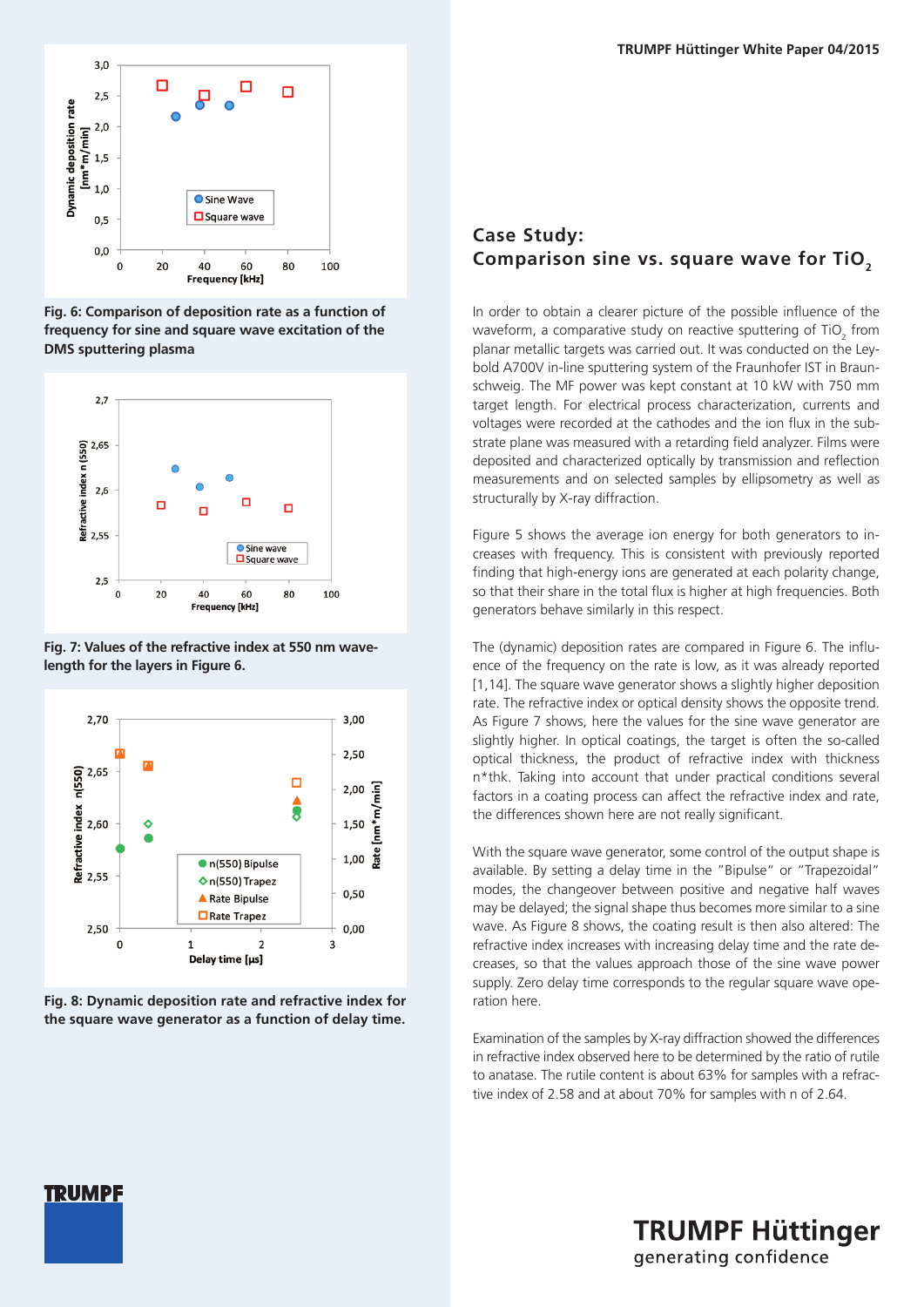

**Fig. 9: Function of the investment costs for each generator as a function of nominal output power.**

#### **Conclusion: Basis for decisions on the power supply type**

 $\blacksquare$  The current experimental findings are consistent with the few data in the literature: There is some influence of the waveform on the thin film growth, but it is expected that other unavoidable factors, such as the changing magnetic field with target erosion are much more pronounced. Therefore, the differences found are virtually irrelevant for the choice of power supply.

n In generators of the latest generation the arc management is equivalent and therefore not relevant to the decision.

 $\blacksquare$  The decision for a certain type of generator can therefore be made on the basis of economic considerations. For illustration, the CAPEX for a power supply is shown as a function of the rated output power in Figure 9. For low power ratings up to 50kW bipolar square generators are usually the better alternative. Here the flexibility with regard to simple frequency changing and signal shape is useful. For industrial coating systems with high coating widths and power levels, the MF generators are never the less a better choice.

Acknowledgments: We thank Stephan Ulrich and Wolfgang Werner, Fraunhofer IST in Braunschweig for the cooperation in the experimental comparative study.



**TRUMPF Hüttinger** generating confidence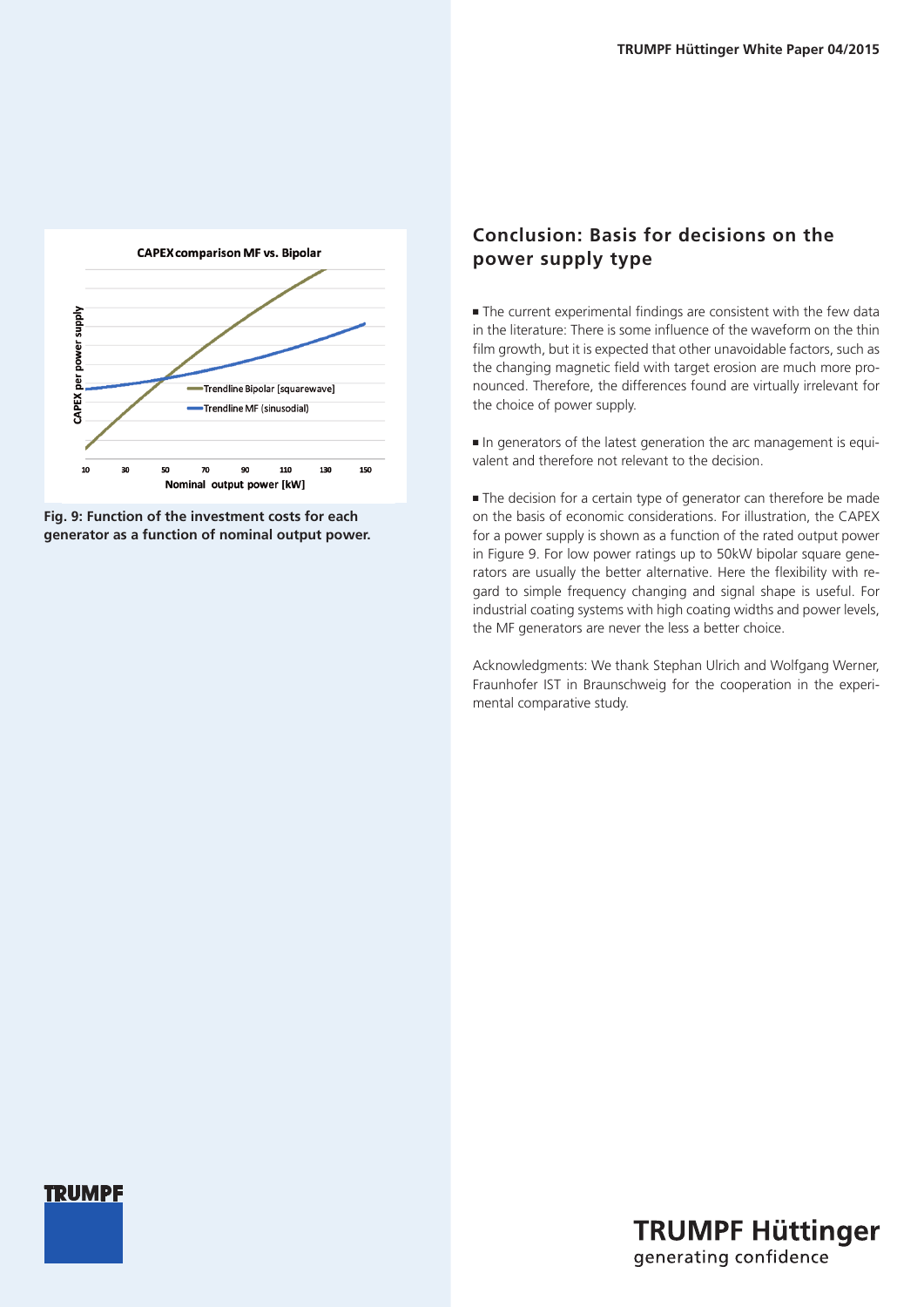#### Literature

- [1] S. Schiller, K. Goedicke, J. Reschke, V. Kirchhoff, S. Schneider, F. Milde "Pulsed Magnetron Sputter Technology" Surf. Coatings Technol. 61 (1993) 331-337
- [2] R.A. Scholl "Power Systems for Reactive Sputtering of Insulating Films" SVC 1997
- [3] P. Wiedemuth, R. Merte, U. Richter, M. Bannwarth "Next Generation of Mid-Frequency Power Supplies for Plasma Applications" SVC 2012
- [4] U. Richter, M. Heintze "Ensure high Deposition Rate and excellent Film Quality with Mid-Frequency Power Supplies" SVC 2015
- [5] P.J. Kelly, R.D. Arnell "Magnetron Sputtering: a Review of Recent Developments and Applications" Vacuum 56 (2000) 159-172
- [6] P.J. Kelly, J.W. Bradley "Pulsed magnetron sputtering process overview" J. Optoelectronics and Advanced Mat. 11(9) (2009) 1101-1107
- [7] J. O'Brien, P.J. Kelly, J.W. Bradley, R. Hall, R.D. Arnell, "Substrate Response During Dual Bipolar Pulsed Magnetron Sputtering" SVC 2002
- [8] H. Bartsch, P. Frach, K. Goedicke "Anode Effects on Energetic Particle Bombardment of the Substrate in Pulsed Magnetron Sputtering" Surf. Coatings Technol. 132 (2000) 244-250
- [9] H. Bartsch, P. Frach, K. Goedicke, Chr. Gottfried "Different Pulse Techniques for Stationary Reactive Sputtering with Double Ring Magnetron" Surf. Coatings Technol., 120-121 (1999) 723-727
- [10] A. Pflug, M. Siemers, C. Schwanke, B. Febty Kurnia, V. Sittinger, B. Szyszka "Simulation of Plasma Potential and Ion Energies in Magnetron Sputtering" Mater. Technol,. 26 (2011) 10-14
- [11] P.J. Kelly, G. West, Q. Badey, J.W. Bradley, I. Swindells, and G.C.B. Clarke "Comparisons of Planar and Cylindrical Magnetrons Operating in Pulsed DC and AC Modes" SVC 2008
- [12] H. Kupfer, F. Richter "Reactive Magnetron Sputtering of Indium Tin Oxide Thin Films", in Reactive Magnetron Sputtering, eds. D. Depla, S. Mahieu, Chapter 10, pp.337-365, (Springer Verlag 2008)
- [13] S. Bruns, M. Vergöhl "Optical and thin film properties of mixed oxides deposited by pulsed reactive magnetron sputtering" PROC 8168 SPIE Conference on Advances in Optical Thin Films IV, (2011)
- [14] M. Schulz, "Physikalische Vorgänge in gepulsten Magnetronentladungen" Doktorarbeit Univ. Magdeburg (2001)

### **TRUMPF Hüttinger** generating confidence

### **TRUMPF**